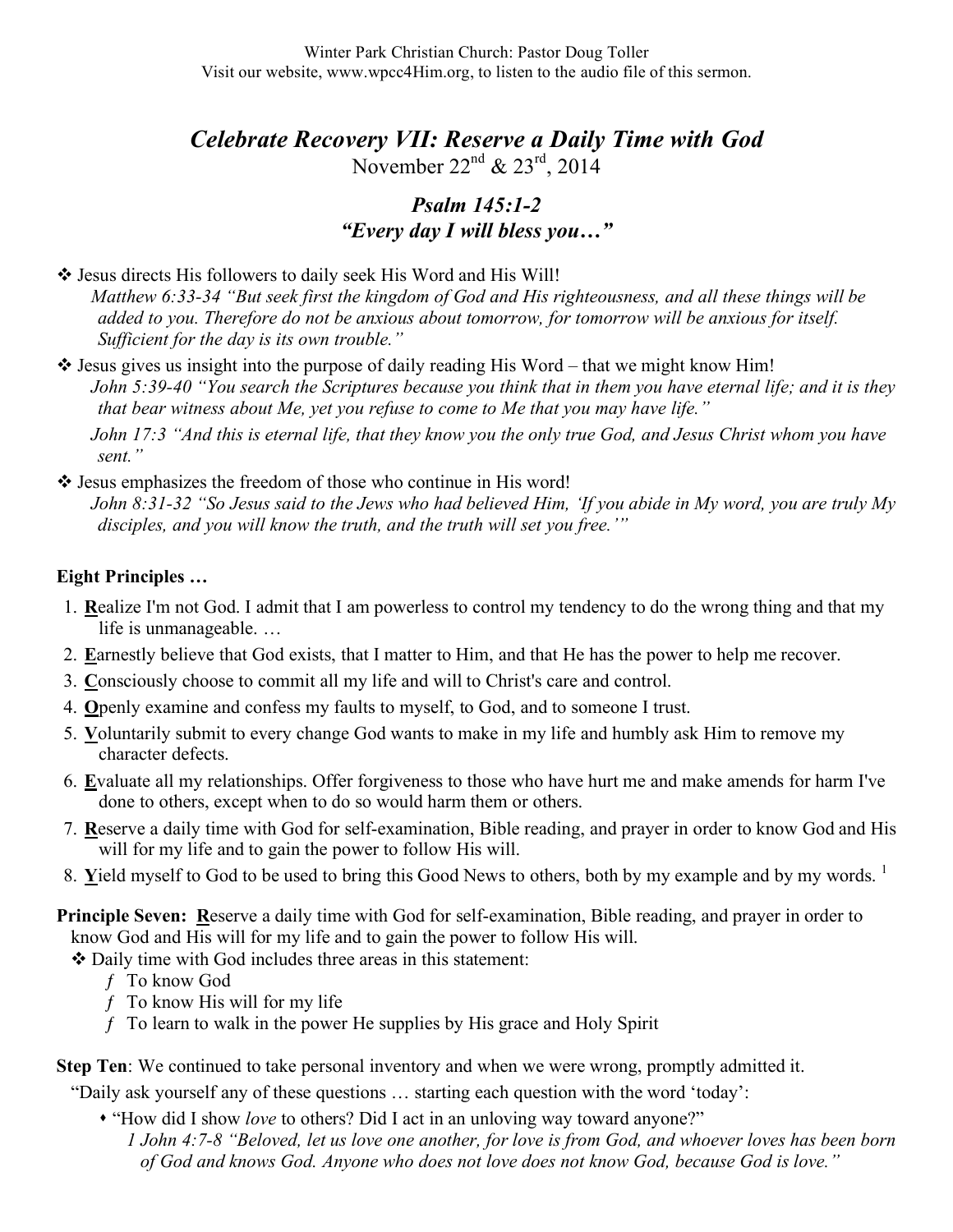- "Did others see in me the *joy* of having a personal relationship with the Lord? If not, why not?" *Romans 14:17 "For the kingdom of God is not a matter of eating and drinking but of righteousness and peace and joy in the Holy Spirit."*
- "… Did anything happen that caused me to lose [my *peace*]? What was my part in it? *Colossians 3:15 "And let the peace of Christ rule in your hearts, to which indeed you were called in one body. And be thankful."*
- "Was I *patient* (forbearing)? What caused me to lose my patience? Do I owe anyone amends?" *1 Thessalonians 5:14-15 "And we urge you, brothers, admonish the idle, encourage the fainthearted, help the weak, be patient with them all. See that no one repays anyone evil for evil, but always seek to do good to one another and to everyone."*
- "Would anyone say that I was *kind/good*? In what ways did I act unkind?" *Ephesians 4:32 "Be kind to one another, tenderhearted, forgiving one another, as God in Christ forgave you."*
- "How was my *faithfulness*? Did I keep my word with everyone?" *James 5:12 "But above all, my brothers, do not swear, either by heaven or by earth or by any other oath, but let your 'yes' be yes and your 'no' be no, so that you may not fall under condemnation."*
- "How was my *gentleness* and *self-control*? Did I lose my temper, speak a harsh or unkind word to anyone?"
	- *2 Timothy 2:24-25 "And the Lord's servant must not be quarrelsome but kind to everyone, able to teach, patiently enduring evil, correcting his opponents with gentleness. God may perhaps grant them repentance leading to a knowledge of the truth,"*

"As we work Step 10 and Principle 7, we begin the journey of applying what we have discovered in the first nine steps. We humbly live daily – in reality, not denial!"<sup>2</sup>

**Step Eleven**: Sought through prayer and meditation to improve our conscious contact with God, praying only for knowledge of His will for us and power to carry that out.

*Colossians 3:16 "Let the word of Christ dwell in you richly, teaching and admonishing one another in all wisdom, singing psalms and hymns and spiritual songs, with thankfulness in your hearts to God."*

Jesus is our example of how to walk with God daily!

*John 5:19 "So Jesus said to them, 'Truly, truly, I say to you, the Son can do nothing of His own accord, but only what He sees the Father doing. For whatever the Father does, that the Son does likewise.'"*

*John 15:1-13* 

- *John 5:30 "I can do nothing on my own. As I hear, I judge, and my judgment is just, because I seek not my own will but the will of Him who sent me."*
- *John 8:28 "So Jesus said to them, 'When you have lifted up the Son of Man, then you will know that I am He, and that I do nothing on my own authority, but speak just as the Father taught me.'"*

Jesus' Word reveals God's will in our daily attitude toward Him!

- *1 Thessalonians 5:16-18 "Rejoice always, pray without ceasing, give thanks in all circumstances; for this is the will of God in Christ Jesus for you."*
- "This week, the week before we celebrate Thanksgiving, I suggest that your prayers be focused on your gratitude in four areas of your life: toward God, others, your recovery, and your church."

"First, for what are you thankful to God? …"

- *Psalm 107:1-2 "Oh give thanks to the Lord, for He is good, for His steadfast love endures forever! Let the redeemed of the Lord say so, whom He has redeemed from trouble"*
- "What are at least two areas of your life in which you can see God's work and that you are thankful for this holiday season?"